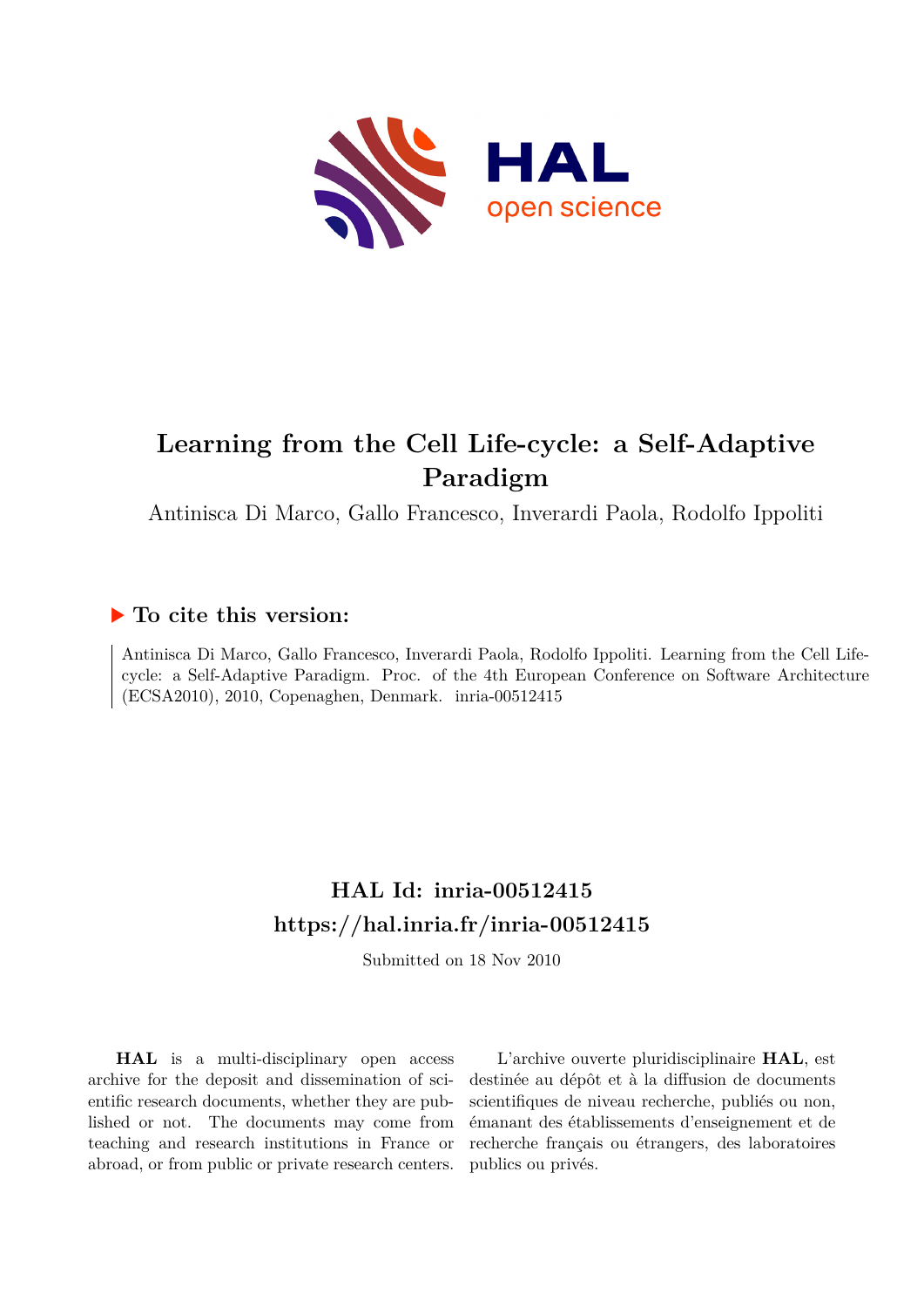## **Learning from the Cell Life-Cycle: A Self-adaptive Paradigm**

Antinisca Di Marco<sup>1</sup>, Francesco Gallo<sup>1</sup>, Paola Inverardi<sup>1</sup>, and Rodolfo Ippoliti<sup>2</sup>

<sup>1</sup> Dipartimento di Informatica - University of L'Aquila <sup>2</sup> Dipartimento di Biologia di Base ed Applicata - University of L'Aquila *{*antinisca.dimarco,francesco.gallo, paola.inverardi,rodolfo.ippoliti*}*@univaq.it

**Abstract.** In the software domain, self-adaptive systems are able to modify their behavior at run-time to respond to changes in the environment they run, to changes of the users' requirements or to changes occurring in the system it-self. In life science, biological cells are power entities able to adapt to the (unpredictable) situations they incur in, in a complete decentralized fashion. Learning adaptation mechanism from the cell life-cycle, we propose in this paper a new architectural paradigm for self-adaptive software systems.

#### **1 Motivations and Background**

Biological systems inspire systems design in many directions [4,6,5]. Among the biological systems, cells represent a model for their ability to undergo adaptation changes as a response to environmental stimuli. Each cell is able to check its status, to duplicate (mitosis) and to kill itself (apoptosis) in case of need[1].

Stem cells are primitive cells with the singular ability to generate all other types of cells and to give rise to progenitor cells in adult tissues able to substitute ageing cells [1]. They, regardless of their origin, have three general properties: *(i)* they are able to divide and renew themselves even after a long period of inactivity, *(ii)* they are not specialized cells, that is they do not make work of a specific organ or tissue and *(iii)* they give rise to several specialized cell types.

Once a stem cell is activated, depending on the type of internal or external received signal, it may choose to mutually execute:

- **Symmetric Stem Cell Division (SSCD)** process, in which the stem cell clones itself producing a new stem cell identical to it.
- **Asymmetric Stem Cell Division (ASCD)** process, a first step of specialization, that originates as outcome of the stem cell and a new cell called Transit Amplifying Cell (TAC) or progenitor cell. TAC is the real origin of the (tissue) cell proliferation and it represents an intermediate cell that has lost the status of stem and that can evolve into a tissue cell.
- **Apoptosis (A)** process, it happens when the stem cell is induced to differentiate into cells unable to enter in the cellular process and it is then sent to death.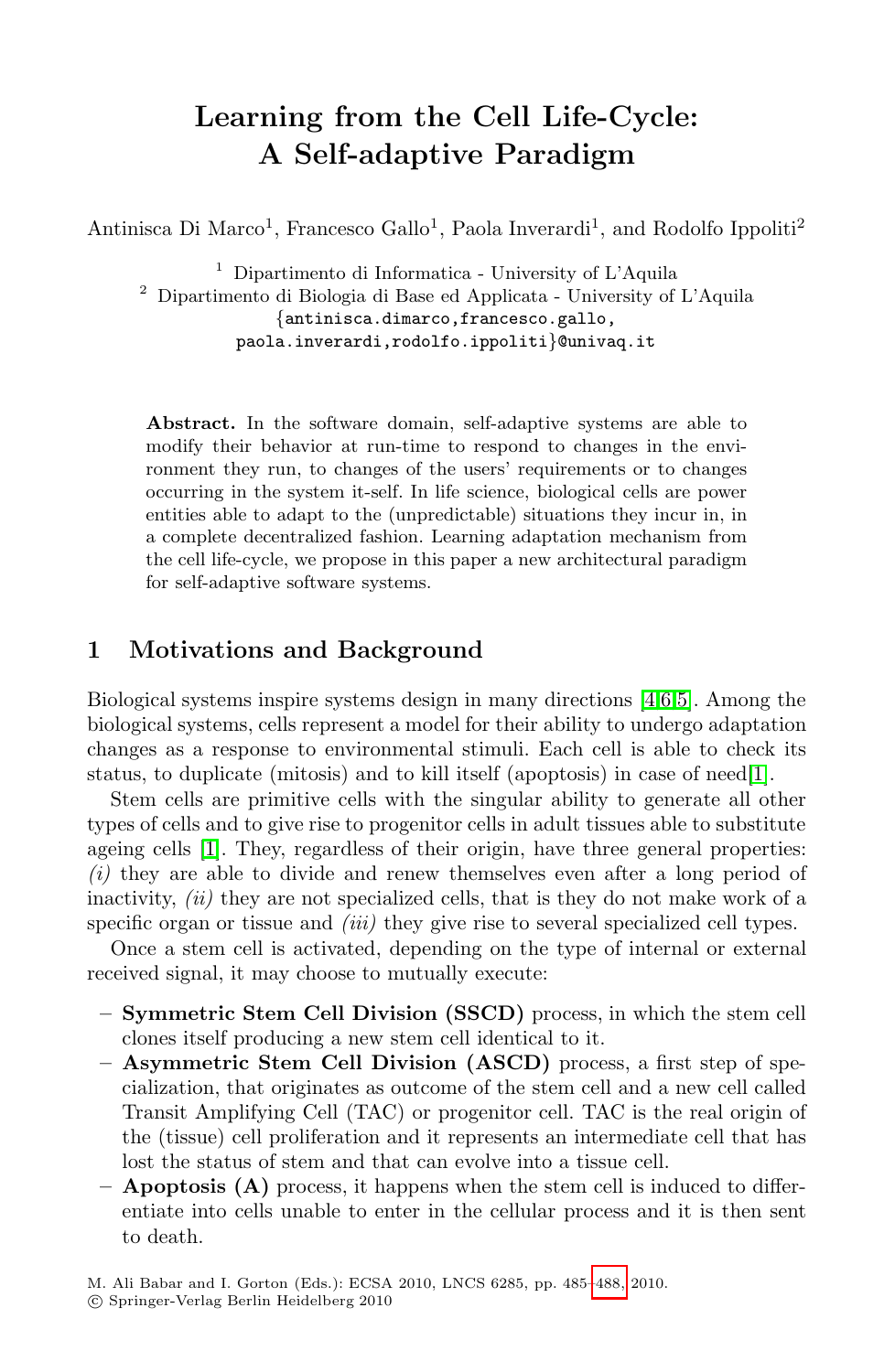TAC, in turn, can mutually start the **Terminal Differentiation (TD)** process (that represents the final specification step), in which the cell passes to a specific status (Differentiated Cell (DC)), depending on the type of tissue or organ in which it is located; or the **Apoptosis (A)** process. TAC undergoes the apoptosis if it occurs in an errors, or the generation from the stem cell fails in meeting the required behavior specification. Finally the DC may face either to mitosis or apoptosis. **Mitosis (M)** is a process that substitutes the DC with two new daughter cells of the same type (DC').

The basic properties of the cell life-cycle that have inspired our paradigm are *(i)* the reflective properties of stem cells, i.e. the ability to self-preservation in spite of changes induced by the environment and *(ii)* the ability to capture stimuli from the environment and generate the associated behaviors. This two properties can be can be summarized as: *a universal machine that can interpret the signals from the environment and generate the code that implements the desired functionality.* The paradigm also embeds the cell apoptosis process [3] to improve the efficiency of the whole system by means of the programmed death of all cells that are no more useful as they are, and that cannot evolve any more.

#### **2 Bio-inspired Paradigm for Self-adaptive Systems**

The definition of the paradigm we propose is given by means of a mapping between the paradigm entities and the cellular process concepts inspiring them. Figure 1 shows such a mapping reporting at the left-side the cellular process concepts whereas at the right-side the corresponding paradigm entities.

The key concept of the paradigm is the stem module that is inspired to the stem cell. In our paradigm, we refer to multipotent stem cell as stem cell that is able to generate different types of differentiated cells as required by the organ making up its environment. The organ establishes the boundary of the stem cell specialization capabilities, limiting its generation power to the differentiated cells of the tissues composing it. The organ concept is mapped to the functionalities provided by the system. The system can evolve by adaptation in different ways always guaranteeing the core services (organ functionalities) as required by the users. In other words, the organ functionalities and the user requirements represent the invariant for the biologic and software systems, respectively. In general, the *invariant* (Inv) represents a collection of properties that meets system and which must also be satisfied after successive and repeated adjustments induced in the system. The stem cell represents a huge container of information, which is capable if properly stimulated, to interpret signals from the environment and generate the appropriate behaviour. In particular, the stem cell itself contains all the means to understand the problem shaped as changes, and generate the "solution". It implements the basic functionalities that allow the cell to survive and evolve over time, preserving them in a sort of kernel. In our metaphor, the stem cell can be compared to the universal machine able to execute all possible behaviors throughout interpretation of the corresponding code. To improve the efficiency of the paradigm, the stem module is devised as an engine able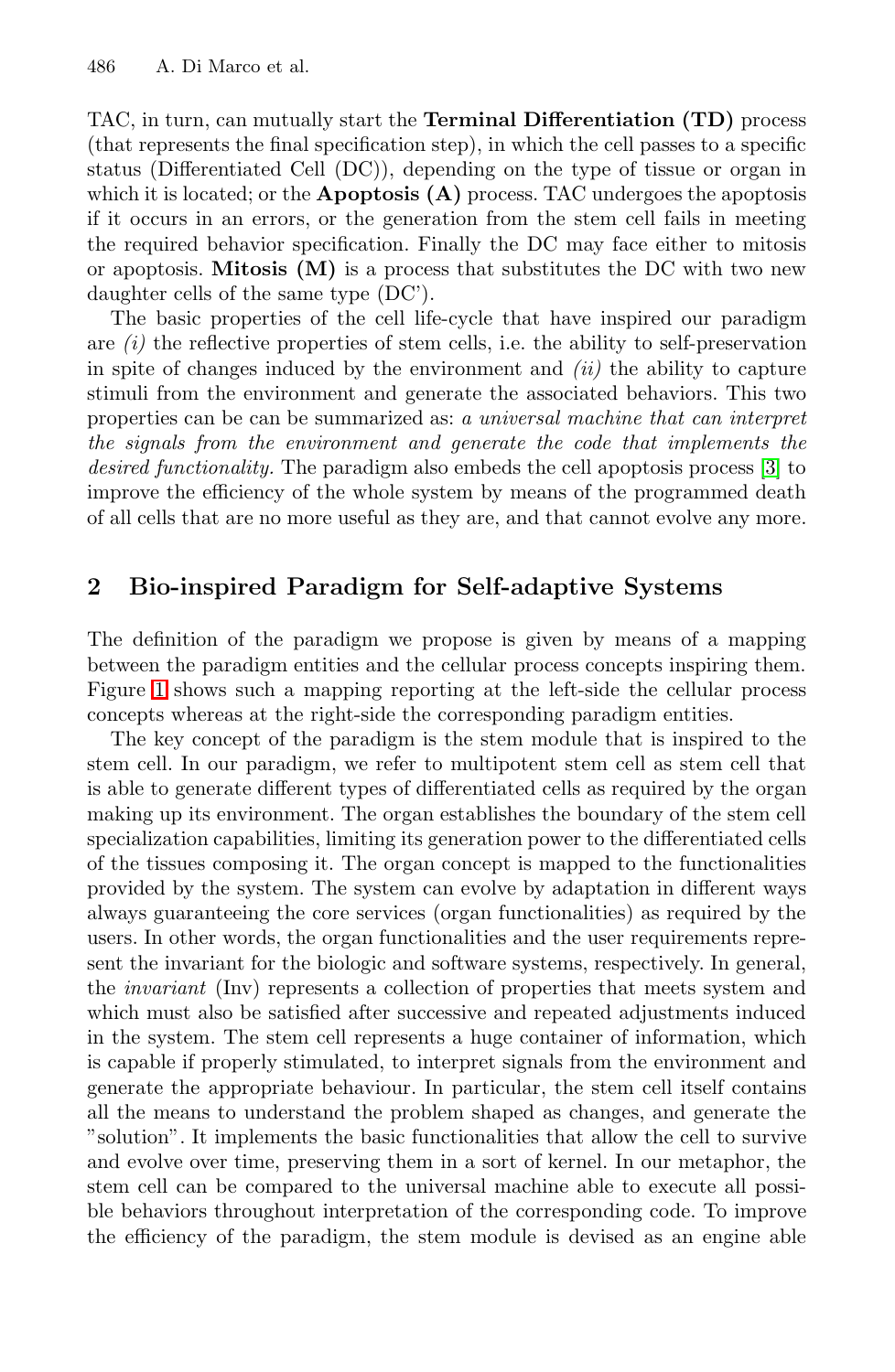

**Fig. 1.** Mapping from the Cell Life-cycle to the Self-adaptive Paradigm

to treat behaviors as data, interprets them to generate compiled code (i.e., the Differentiated Module) implementing the new behavior.

Both the stem cell and the stem module are characterized by the *reflection property*, i.e. the ability to self-renew, to capture changes in the system and in its environment, and to generate code to implement different, possible new, behaviors in case of need.

Generate code suitable for the implementation of specific functionality is equivalent to passing from a condition of generalization to one of specialization. This transition occurs through a series of steps or specialized functions that we describe below. The first step is one of the following *division*:

- **ASMD** (Asymmetric Stem Module Division), this process results in a first step of specialization: our universal machine in response to a given external event, generates a specialized meta module software, called TAM (Transit Amplifying Module), which represents a software module compiled with the ability to further specialize into the final code implementation of the functionalities associated to the event or to self eliminate, mimicking the cellular concept of **Apoptosis** (A). Moreover, by exploiting the reflection ability of the universal machine, it duplicates by creating an identical copy of itself.
- **MASMD** (Meta Asymmetric Stem Module Division), this process is very similar to the one seen above, but there is no duplication of the universal machine. This is because in most cases this is unnecessary and expensive computationally. This process is not present in the cellular life-cycle. We introduce it to improve the efficiency of the paradigm.
- **SSMD** (Symmetric Stem Module Division), this process results in a duplication of the universal machine only. This process is very rare also in biology, as computationally expensive.

The next step of the specialization process, Terminal Differentiation (TD), is the final generation of specialized code, which in our paradigm is denoted by **DM**